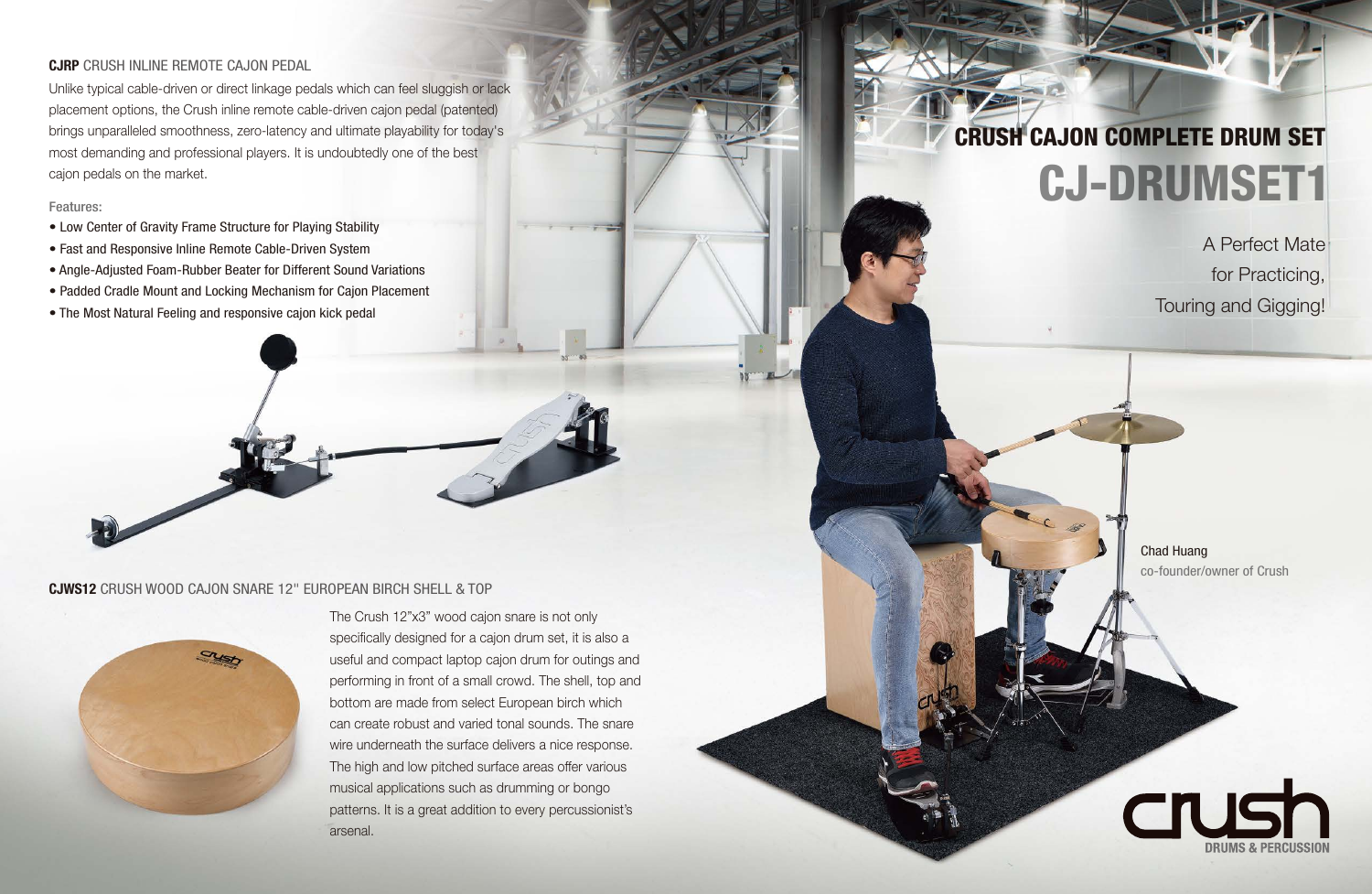### CRUSH CAJON COMPLETE DRUM SET CJ-DRUMSET1

### You've Got Everything You Need for Quick Set-Up and Pack-Up

As more and more smaller, intimate and acoustic gigs become popular, Crush believes there must be a suitable rhythm instrument which can bridge the gap between a percussion and a drum kit. The Crush Cajon Complete Drum Set is truly the solution for drummers performing in a smaller venue or mobile drumming situation. Not only are the essential drumming elements included in this kit, it also retains a natural feel of playing a normal drum set without compromising the size, placement and sound quality. It is a perfect mate for your practicing, touring and gigging needs!

**CJWS12** CRUSH WOOD CAJON SNARE 12˝ EUROPEAN BIRCH SHELL & TOP **CJWBUR** CRUSH SNARE WIRE SIZZLE CAJON MAPLE BURL FRONTPLATE **CJRP** CRUSH INLINE REMOTE CAJON PEDAL **CJROD** CRUSH MULTI-ROD CAJON STICKS **CJHH** CRUSH LIGHTWEIGHT HIHAT STAND **CJSS** CRUSH LIGHTWEIGHT SNARE STAND **CJHH12B** CRUSH BRASS HIHAT 12˝ CYMBALS **CJBAG2** CAJON, SNARE & CYMBAL BAG **CJBAG3** CAJON HARDWARE BAG **CJRUG** CAJON DRUMSET RUG

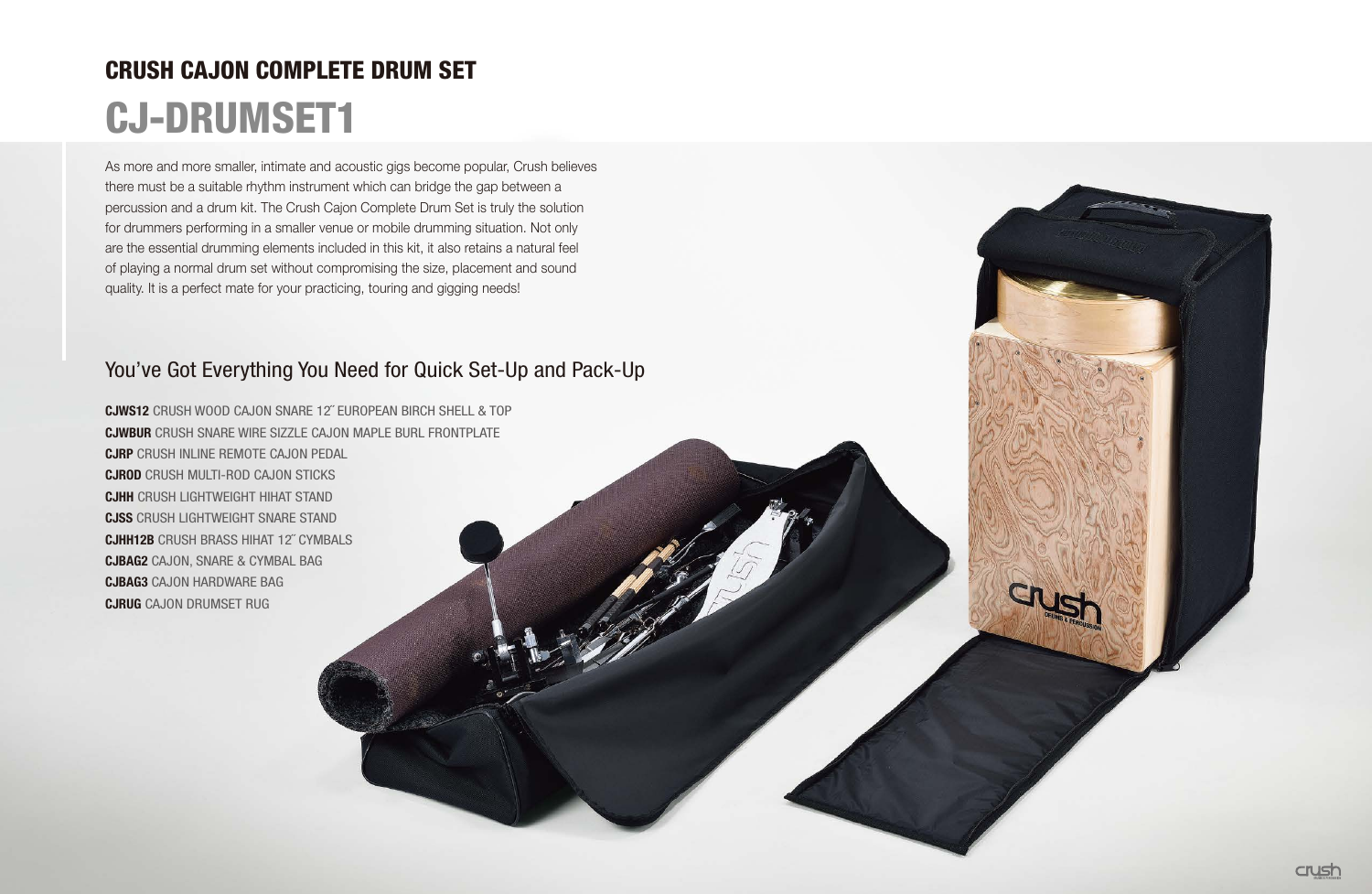### Specifications:

Ed

# CJ-DRUMSET1

◡

 $\bar{r}$  and

Crust

- Crush Inline Remote Cajon Pedal
- Crush Snare Wire Cajon
- Crush Wood Cajon Snare 12"
- Crush Brass HiHats 12"
- HiHat Stand
- Snare Stand
- Rute Sticks
- Carry Cases
- Rug